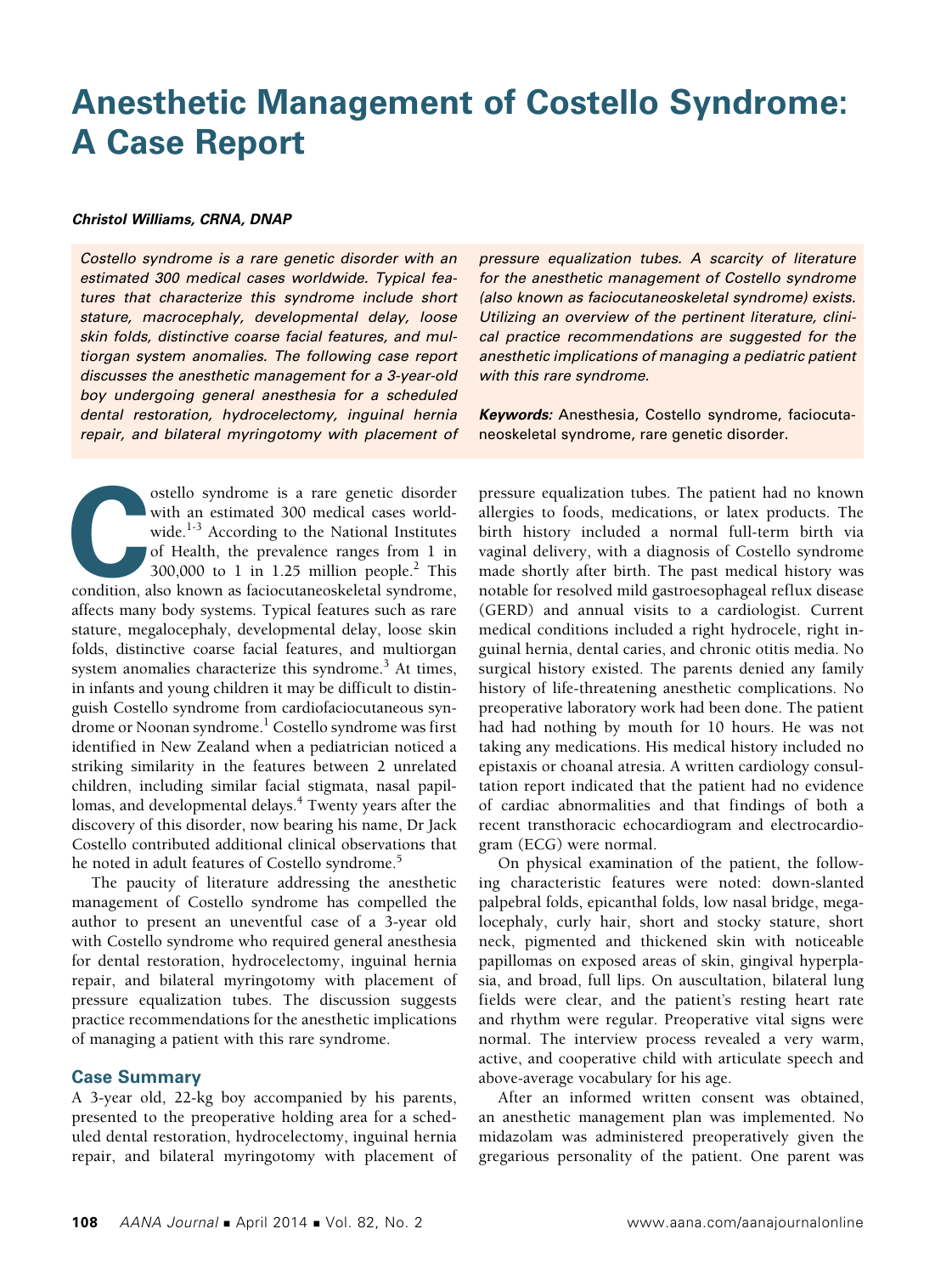| <b>Author</b>                    | Year | <b>Surgical procedure</b>                                                                                 | <b>Anesthetic outcome</b>                           | Age             |
|----------------------------------|------|-----------------------------------------------------------------------------------------------------------|-----------------------------------------------------|-----------------|
| Dearlove and Harper <sup>8</sup> | 1997 | Exploratory laparotomy                                                                                    | Transient desaturation;<br>Otherwise uneventful     | 2 y, 6 m        |
| Benni et al <sup>9</sup>         | 2002 | Left orchiopexy                                                                                           | Transient desaturation;<br>Otherwise uneventful     | 1 y, 8 m        |
| Katcher et al <sup>10</sup>      | 2003 | Rigid bronchoscopy, direct<br>laryngoscopy, tonsillectomy<br>and bilateral pressure<br>equalization tubes | Uneventful                                          | 2 v. 4 m        |
| Shukry et al <sup>11</sup>       | 2008 | Central line placement                                                                                    | Hypoxia, followed by<br>cardiac arrest              | 4 <sub>m</sub>  |
| Tsutsui et al <sup>12</sup>      | 2009 | Scoliosis repair                                                                                          | Complicated by massive<br>intraoperative hemorrhage | 10 <sub>V</sub> |

**Table 1.** Literature Review of the Anesthetic Outcomes of Patients with Costello Syndrome

present for the induction of anesthesia.

After the patient's entry into the operating room, standard American Society of Anesthesiologists (ASA) monitors were placed.<sup>6</sup> An inhalation induction with the patient in the supine position proceeded with a 30/70 mixture of oxygen and nitrous oxide and a slow, steady introduction of sevoflurane in 2% increments. After the patient lost consciousness, the circulating nurse escorted the parent out of the operating room. An oral airway was placed, accompanied by 10 cm  $H_2O$  of continuous positive airway pressure to keep the airway patent and to relieve obstruction. Following placement of a 22-gauge intravenous catheter (Jelco, Smiths Medical) in the left hand, nitrous oxide therapy was discontinued and 100% oxygen was administered in an 8% sevoflurane mixture. Bag-mask ventilation was easily managed. In preparation for a nasal intubation, 0.5 mL of oxymetazoline was administered to each naris. After fentanyl (1 μg/kg) and propofol (2 mg/kg) were administered intravenously, the patient was successfully and nontraumatically intubated using a 4.5-mm cuffed nasal Ring-Adair-Ewlyn endotracheal (ET) tube that was inserted through the right naris. Proper ET tube placement was confirmed, and the tube was secured with tape. A noted cuff leak of 22 cm  $H_2O$ required no inflations of the ET tube cuff. The patient was placed on a pressure support ventilation mode and vital signs remained stable throughout induction.<sup>7</sup>

Once the operating table was turned 90 degrees, the dental rehabilitation procedure began. Afterward, the bilateral myringotomy and tubes placement began, followed by a right hydrocelectomy and a right inguinal hernia repair. Intraoperatively, the anesthetic depth was maintained with sevoflurane in a 50% air-oxygen mixture. Morphine (0.1 mg/kg) and ondansetron (0.1 mg/kg) was administered intravenously during the latter half of hydrocele repair.

The procedures were all accomplished without incident. The total estimated surgical blood loss was less than 25 mL. Sevoflurane therapy was discontinued, 100% oxygen was administered, and once the patient was awake and breathing spontaneously, his mouth was suctioned and the trachea was extubated. The patient was transported to the postanesthetic care unit, with supplemental blow-by oxygen via a Jackson-Rees circuit. He arrived somnolent, with an oxygen saturation of 99%. The remaining postoperative stay was without incident, and the patient was discharged home 4 hours later.

## **Discussion**

An Ovid MEDLINE (database 1946-2012) search was conducted using the following search terms: *Costello syndrome, faciocutaneoskeletal syndrome, anesthesia,* and *airway management*. Fewer than 189 results were generated; however, 5 case reports were relevant to the anesthetic implications of managing a patient with Costello syndrom $e^{8-12}$  (Table 1).

Three of 5 case reports listed in Table 1 indicate respiratory events as a common theme. $8,9,11$  Although cardiac arrest is preceded by hypoxia in one case report, succinylcholine may have been implicated as the root cause. $<sup>11</sup>$ </sup>

Costello syndrome is a genetic disorder caused by a mutation in the *HRAS* gene, resulting in a functional deficiency and defect in the production of elastin-binding protein, and leading to multiple-organ system anomalies, most notably in ectodermal tissues.<sup>10,13,14</sup> The classic presentation of this genetic mutation initially manifests as polyhydramnios and increased weight at birth followed by a postnatal failure to thrive, slow growth pattern, and poor feeding; developmental delay or mental retardation; papillomas, most frequently appearing in perioral, nasal, and anal regions; hypertrophic cardiomyopathy, cardiac valve disease and dysrhythmia; megalocephaly, macroglossia, and tonsillar and supraglottic hypertrophy; coarse facial features, including a depressed nasal bridge, epicanthal folds, and thick lips; and loose, redundant skin, especially on the neck, palms, and soles.<sup>6,10,13-15</sup> Other system manifestations of Costello syndrome are usually present.<sup>15-18</sup> Table 2 lists principal manifestations of Costello syndrome in 7 main categories.

Distinguishing Costello syndrome from Noonan syn-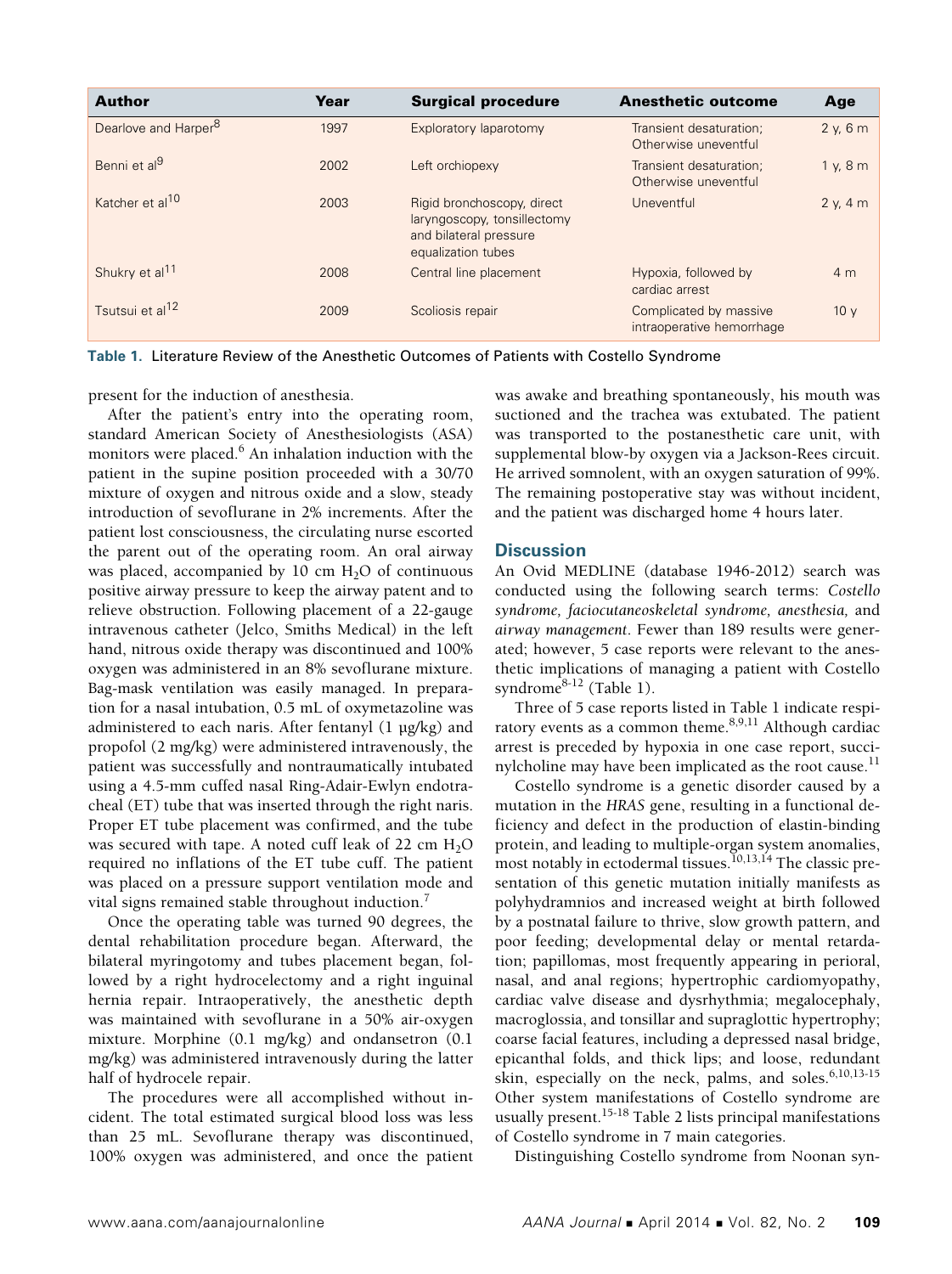| <b>System category</b>               | Manifestations <sup>10,15-18</sup>                                                                                                                                                                                                                                          |
|--------------------------------------|-----------------------------------------------------------------------------------------------------------------------------------------------------------------------------------------------------------------------------------------------------------------------------|
| Craniofacial features                | Relative macrocephaly, coarse facial appearance, down-slanting palpebral fissures, epicanthic folds,<br>strabismus, low-set ears, macrostomia with thick lips, high arched palate, gingival hypertrophy, and<br>depressed nasal bridge                                      |
| Respiratory problems                 | Hypertrophied tonsillar and supraglottic tissues; laryngeal papillomata, and choanal atresia                                                                                                                                                                                |
| Cardiac anomalies                    | Hypertrophic cardiomyopathy, valvular thickening, prolapsed mitral valve, atrial tachycardia, and other<br>rhythm abnormalities                                                                                                                                             |
| Ectodermal anomalies                 | Sparse, fine, curly hair; redundant skin on neck, hands and feet; deep palmar and plantar creases;<br>papillomata, and hyperpigmentation                                                                                                                                    |
| Musculoskeletal abnormalities        | Short neck, hyper-extensible joints due to joint laxity and hypotonia, kyphoscoliosis, pectus excava-<br>tum, tight Achilles tendon, upper and lower limb positional defects, and osteoporosis                                                                              |
| Growth, development and<br>nutrition | Birth weight greater than 50th percentile; followed by postnatal growth deficiency and weight loss<br>due to progressive failure to thrive and feeding difficulties; GERD; mild-to-moderate mental retarda-<br>tion; sociable; hypoglycemia is a common feature in neonates |
| <b>Miscellaneous</b>                 | Cryptorchidism, at high risk for malignant tumors, especially rhabdomyosarcoma and neuroblastoma                                                                                                                                                                            |

**Table 2.** Manifestations of Costello Syndrome in System Categories

drome and other faciocutaneous syndromes in infancy is diagnostically challenging. $1,16$  Hallmark features such as joint laxity, papillomas, redundant skin of the palms and soles in the setting of feeding difficulties, and failure to thrive usually support the clinical diagnosis.<sup>1,15,16</sup> Molecular genetic testing for the *HRAS* gene mutation is the diagnostic gold standard for Costello syndrome.<sup>10</sup> Proposed diagnostic guidelines have been published.<sup>19</sup> There is no cure for Costello syndrome.<sup>20</sup>

To put the statistical odds in perspective for the anesthesia provider, the rarity of encountering a patient with Costello syndrome is that one has better odds of being struck by lightning—at least 30 times in a lifetime<sup>21</sup>—or of being attacked by a shark at least once.<sup>22</sup> To compound the matter, the scarcity of literature on anesthetic management of these patients is at a premium, often leaving anesthesia providers with a knowledge-based deficit in rendering the safest care possible, tailored specifically for this population.

Although the perioperative course for the 3-year old boy in this case report was uneventful, many chance opportunities could have altered the clinical outcome despite the best intentions. The craniofacial and hypopharyngeal anomalies seen in Costello syndrome have the potential to hinder bag-mask ventilation, make tracheal intubation difficult or near impossible, and make placement of a laryngeal mask airway (LMA) dubious, depending on the degree of anatomical airway distortion. The anesthesia provider's investigatory skills during the preanesthetic interview will identify salient characteristics of Costello syndrome that may complicate anesthetic management. Cardiac anomalies, including hypertrophic cardiomyopathy, nonprogressive pulmonary stenosis, and multifocal atrial tachycardia, are an important and common feature of Costello syndrome.<sup>23,24</sup> This patient had no evidence of cardiac abnormalities at the time of surgery, but cardiac risks among patients with Costello

syndrome still abound, making anesthetic implications even riskier. In a cohort with Costello syndrome, 60% of patients revealed cardiac abnormalities in varying degrees of ventricular septal defects, pulmonary stenosis, mitral valve prolapse, and patent ductus arteriosus. $^{25}$  In the same cohort, 18% of patients were reported as having some type of tachyarrhythmia, and 3 patients experienced sudden cardiac death.<sup>10,25</sup> A preoperative cardiology consultation for surgical clearance, a recent ECG, and an echocardiogram are highly advisable before the patient undergoes anesthesia and surgical stress.

Notable characteristics of Costello syndrome that may have an impact on airway management include a short neck, microcephaly, glossoptosis, macroglossia, hypertrophied tonsils, laryngeal malformation, and nasal and laryngeal papillomas.5,23,26-29 In one study of obstructive sleep apnea, as evidenced by polysomnography, an abnormally high apnea-hypopnea index was present in 7 of 10 patients with Costello syndrome.<sup>30</sup> In the present case, a preinduction functional assessment of the patient's airway revealed many considerations for anticipated problems during anesthetic management. One predictive factor of difficult bag-mask ventilation related to the syndrome includes a history of obstructive sleep apnea, even in the absence of obesity and hypertrophied tonsils.30 A high index of suspicion for upper airway papillomas is warranted, as their presence would have an impact on effective ventilatory management. A few papillomas were on exposed areas of the patient's arms. No skin lesions were observed in the perioral cavity during preoperative inspection. Other predictive factors associated with difficult bag-mask ventilation such as disruption of lower facial continuity, pulmonary diseases associated with increased airway resistance or decreased pulmonary compliance, obesity, or a misshapen head are not typical features of Costello syndrome; its presence would compound airway challenges.<sup>23,31,32</sup> Other func-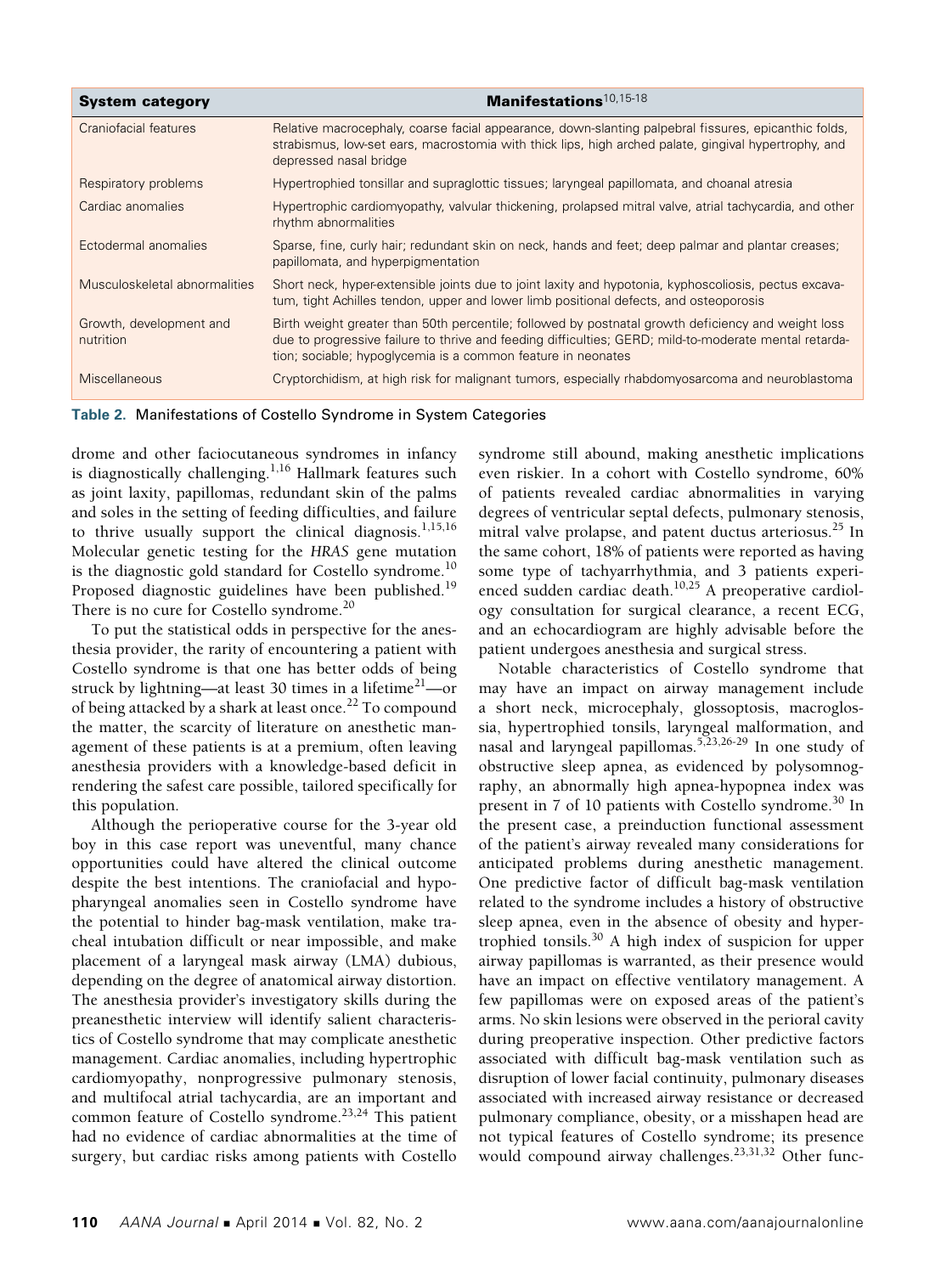| <b>Perioperative phase</b> | Anesthetic management recommendations $8-12,35$                                                                                                                            |
|----------------------------|----------------------------------------------------------------------------------------------------------------------------------------------------------------------------|
| Pre-operative              | Schedule an anesthetic consultation prior to the scheduled day of surgery.                                                                                                 |
|                            | Perform a comprehensive history and physical exam.                                                                                                                         |
|                            | Inquire about other previous diagnostic tests such as CT scan reports, chest x-ray, electroenceph-<br>alogram (EEG), etc.                                                  |
|                            | Verify therapeutic levels of anti-seizure medications prior to induction.                                                                                                  |
|                            | Investigate prior reactions to anesthetics, if applicable.                                                                                                                 |
|                            | Secure pre-operative cardiac diagnostic results, including ECG and recent echocardiogram report.                                                                           |
|                            | Measure serum glucose and seek consultation, depending on endocrine involvement.                                                                                           |
|                            | Review pre-op intake of medication, especially for GERD and cardiac anomalies.                                                                                             |
|                            | Consider placing a pre-induction peripheral intravenous catheter.                                                                                                          |
|                            | Pretreatment with an $H_2$ -receptor antagonist and/or proton-pump inhibitor for severe GERD.                                                                              |
|                            | Consider administering an oral midazolam to ease separation of the patient from the parent or<br>allow parental presence during induction.                                 |
|                            | Prepare back-up airway equipment such as LMAs and fiber optic airway management devices,<br>including bronchoscope.                                                        |
|                            | Recruit assistance from other anesthesia providers.                                                                                                                        |
|                            | Have a variety of facemask sizes available.                                                                                                                                |
| Intra-operative            | Use a 5-lead ECG monitoring system and recording a pre-induction rhythm strip.                                                                                             |
|                            | Monitor core temperature closely.                                                                                                                                          |
|                            | Empty the stomach post-induction to further diminish the risk of silent aspiration.                                                                                        |
|                            | Use a cuffed ETT and have various tracheal tubes and LMAs, sized above and below readily<br>available.                                                                     |
|                            | When possible, consider the least intrusive airway management (ie, spontaneously breathing via<br>face mask $>$ spontaneously breathing with LMA $>$ tracheal intubation.) |
|                            | Consider avoiding muscle relaxation, if possible.                                                                                                                          |
|                            | Do not administer muscle relaxation until mask ventilation has been demonstrated.                                                                                          |
|                            | If muscle relaxation is indicated, avoid succinylcholine if possible; otherwise co-administer with<br>atropine.                                                            |
|                            | Reduce the dose and frequency of nondepolarizing muscle relaxation and monitor train-of-four<br>closely.                                                                   |
|                            | Check serum glucose during a long surgical procedure, especially in neonates.                                                                                              |
|                            | Carefully titrate opioids due to the respiratory depressant effects.                                                                                                       |
| Post-operative             | Extubate patient wide-awake.                                                                                                                                               |
|                            | Closely monitor for upper airway obstruction and diminished respiratory reserve, especially after<br>procedures on ear, nose, throat, head, and neck.                      |
|                            | Patient should be monitored and observed for a prolonged period beyond the typical discharge<br>period for same-day surgery.                                               |
|                            | Consider admitting the patient overnight.                                                                                                                                  |



tional assessment components revealed no history of obstructive sleep apnea, pulmonary disease, chronic upper respiratory tract infections, air hunger (Kussmaul respiration), or inability to lie supine. Airway adjuncts (oral airway, ProSeal LMA, Unique LMA) for anticipated difficult mask ventilation were available during induction.

The constellation of anatomical features coupled with the propensity for upper respiratory obstruction predisposes the patient with Costello syndrome to an intrathoracic obstruction—hence, this author's decision to proceed initially with an inhalation induction to maintain the patient's spontaneous respirations until securing the airway.30,33 Inhalation induction maintains spontaneous ventilations better than use of intravenous propofol.<sup>34</sup> The decision to implement an inhalation induction with this patient superseded the necessity for a rapid-sequence induction afforded by the patient's history of mild GERD, not requiring pharmaceutical treatment. A rapid-sequence induction is generally preferable to inhalation induction in a patient presenting with severe GERD due to the risk of aspiration pneumonitis, but the dubious nature of this syndrome's airway features mitigate that priority.<sup>34</sup>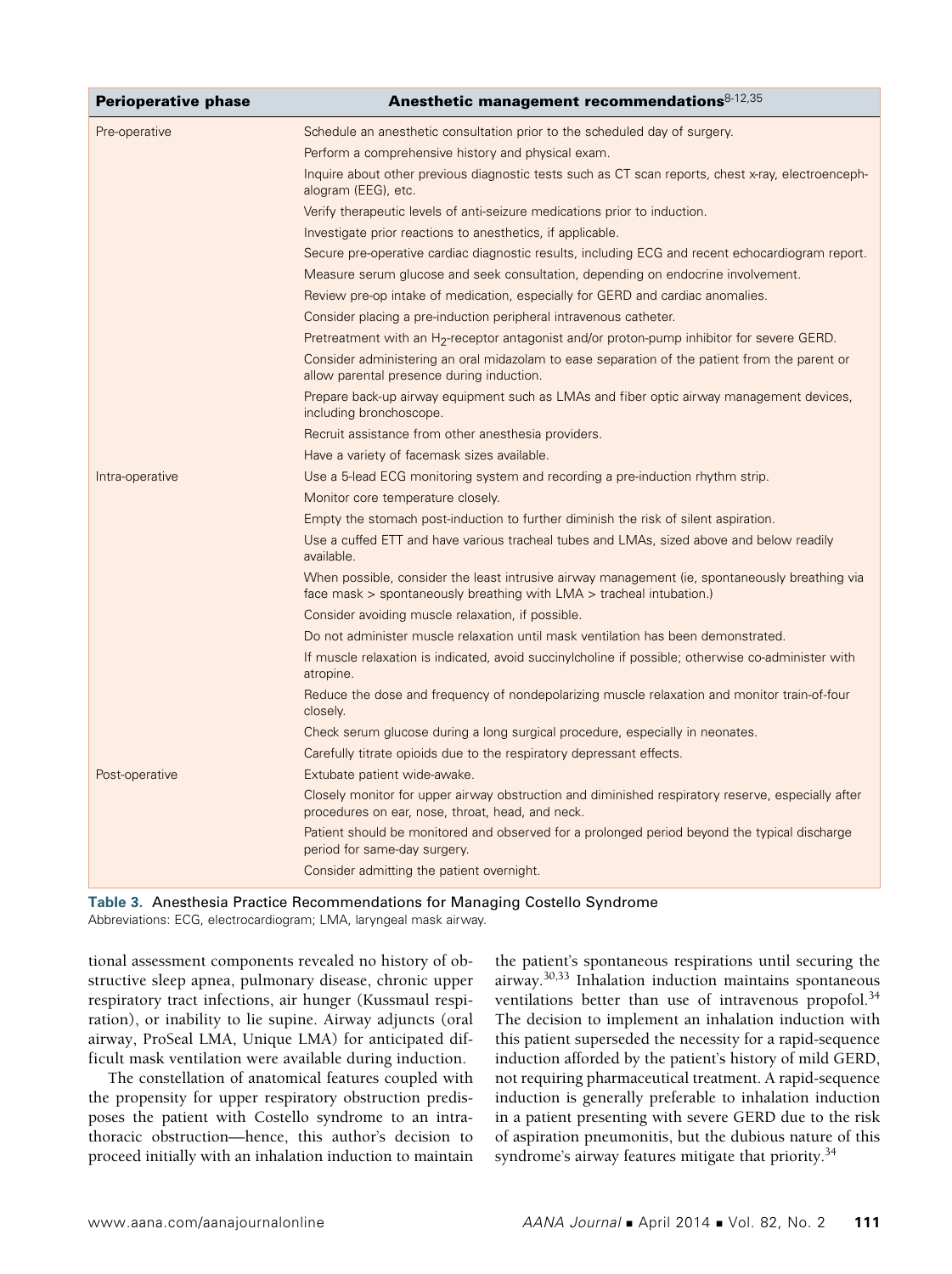Sensitive predictors of difficult laryngoscopy and intubation specific to Costello syndrome are a short neck, possible creating difficulty bringing the glottis into view; a high arched palate, making passage of an ET tube a problem; and congenital laryngeal distortion.<sup>31,32</sup> Nasal papillomas, if present in this case, would have impeded nasal intubation. The presence of megalocephaly did affect initial positioning for intubation but was easily corrected with placement of a rolled towel to elevate the shoulders. Macroglossia was not present, and the patient's large oral aperture with unrestricted mouth opening was predicted to facilitate laryngoscopy. Preoperative history and results of the patient's physical examination disclosed no muffled or hoarse voice, no difficulty swallowing, and no secretions or stridor, all of which herald a difficult airway.31,32 Alternative airway adjuncts available as backup for difficult laryngoscopy and intubation included a fiberoptic endoscope, a video laryngoscope, a gum-elastic bougie, and various LMA brands and sizes. The absence of pulmonary disease, cervical spine disease, or a history of a disrupted airway combined with this patient's unrestricted mouth made the LMA a viable backup airway adjunct.31,32 An ear-nose-throat surgeon was on standby in the immediate area during induction.

Katcher et al $10$  assert that mental retardation is a universal finding of Costello syndrome. However, the patient in this case showed no signs of mental retardation. It would be prudent to consider oral midazolam to facilitate parental separation.<sup>10</sup> A low threshold for allowing parental presence during induction is recommended. Muscle relaxants were not administered in this patient, but one case report suggests decreasing the dosing frequency in the setting of hypotonia because of the prolonged effects observed.10 Other case reports uncover conflicting results after succinylcholine administration ranging from no adverse effects to perioperative hyperthermia and cardiac arrest.<sup>8,10,11</sup> There are published reports of cases with endocrine involvement.<sup>26,27</sup> Anesthetic implications would dictate further preoperative investigation and checking a perioperative glucose level. Isolated cases of Costello syndrome coupled with other disorders, such as glycogen storage disease, neurofibromatosis, and congenital absence of the portal vein have been reported.<sup>12,35-37</sup> Overall, the outlook on anesthetic clinical outcomes for the pediatric patient with Costello syndrome is positive when the inherent risk factors associated with the syndrome are adequately anticipated and promptly addressed.<sup>8-10</sup>

## **Conclusion**

As researchers continue to investigate the enigmatic aspects of Costello syndrome, anesthesia providers are advised to approach perioperative management of this population cautiously and conservatively. Table 3 summarizes a constellation of practice recommendations gathered from a paucity of case reports. The anesthesia community is encouraged to contribute to the body of growing evidence after a rare encounter with a patient who has Costello syndrome.

#### **REFERENCES**

- 1. Gripp KW, Lin AE. Costello syndrome. In: Pagan RA, ed. GeneReviews. Seattle, WA: University of Washington; 1993-2013. Online chapter posted August 29, 2006. Updated January 12, 2012. http://www.ncbi. nlm.nih.gov/books/NBK1507. Accessed November 20, 2012.
- 2. National Institutes of Health (NIH), National Library of Medicine. Costello syndrome. Genetics Home Reference website. http:// ghr.nlm.nih.gov/condition/costello-syndrome. Reviewed July 2012. Accessed November 20, 2012.
- 3. Costello syndrome [report abstract]. National Organization for Rare Disorders Rare Disease Database. https://rarediseases.org/rare-diseaseinformation/rare-diseases/byID/1081/viewAbstract. 2011. Accessed November 20, 2012.
- 4. Costello JM. A new syndrome. *N Z Med J.* 1971;74:397A.
- 5. Costello JM. Costello syndrome. Update on the original cases and commentary. *Am J Med Genet.* 1996;62(2):199-201.
- 6. Standards, guidelines, statements, and other documents. American Society of Anesthesiologists website. http://www.asahq.org/For-Members/ Standards-Guidelines-and-Statements.aspx. Accessed November 13, 2012.
- 7. GE Healthcare. Aespire View Anesthesia Workstation: SIMV and PSVPro. http://www3.gehealthcare.com/en/Products/Categories/Anes thesia\_Delivery/Aespire/Aespire\_7900. Accessed December 9, 2013.
- 8. Dearlove O, Harper N. Costello syndrome. *Paediatr Anaesth.* 1997;7(6): 476-477.
- 9. Benni F, Leoni T, Iacobucci T, D'Avolio S, de Francisci G. Anaesthesiological considerations in Costello syndrome. *Paediatr Anaesth.*  2002;12(4):376-378.
- 10. Katcher K, Bothwell M, Tobias JD. Anaesthetic implications of Costello syndrome. *Paediatr Anaesth.* 2003;13(3):257-262.
- 11. Shukry M, Boucher J, Deepu M, de Armendi A. Anesthetic considerations in the child with Costello syndrome: risks of cardiac arrest upon induction of anesthesia. *Paediatr Anaesth.* 2008;18(6):567-568.
- 12. Tsutsui M, Sugahara S, Motosuyeya T, et al. Anesthestic management of a child with Costello syndrome complicated by the congenital absence of the portal vein: a case report. *Paediatr Anaesth.* 2009;19(7):714-715.
- 13. Hinek A, Smith AC, Cutiongco EM, Callahan JW, Gripp KW, Weksberg R. Decreased elastin deposition and high proliferation of fibroblasts from Costello syndrome are related to functional deficiency in the 67-kD elastin-binding protein. *Am J Hum Genet.* 2000;66(3):859-872.
- 14. Hopkins E, Lin AE, Krepkovich KE, et al. Living with Costello syndrome: quality of life issues in older individuals. *Am J Med Genet.* 2009;152A(1):84-90.
- 15. Lo IF M, Brewer C, Shannon N, et al. Severe neonatal manifestations of Costello syndrome. *J Med Genet.* 2008;45(3):167-171.
- 16. Digilio MC, Sarkozy A, Capolino R, et al. Costello syndrome: clinical diagnosis in the first year of life. *Eur J Pediatr.* 2008;167(6):621-628.
- 17. Teebi A, Shaabani IS. Further delineation of Costello syndrome. *Am J Med Genet.* 1993;47(2):166-168.
- 18. Gripp KW. Tumor predisposition in Costello syndrome. *Am J Med Genet C Semin Med Genet.* 2005;137C(1):72-77.
- 19. Proud VK, Costello Syndrome Family Network. Costello syndrome: guidelines for clinical diagnosis. International Costello Syndrome Support Group website. http://costellokids.com/sites/default/files/ trifold.pdf. Published 2005. Accessed November 25, 2013.
- 20. New Zealand Dermatological Society. Costello syndrome. http://derm netnz.org/systemic/costello.html. Accessed November 30, 2012.
- 21. National Oceanic and Atmospheric Administration, National Weather Service. Medical aspects of lightning. http://www.lightningsafety. noaa.gov/medical.htm. Accessed November 30, 2012.
- 22. University of Florida's International Shark Attack File. *Discovery*